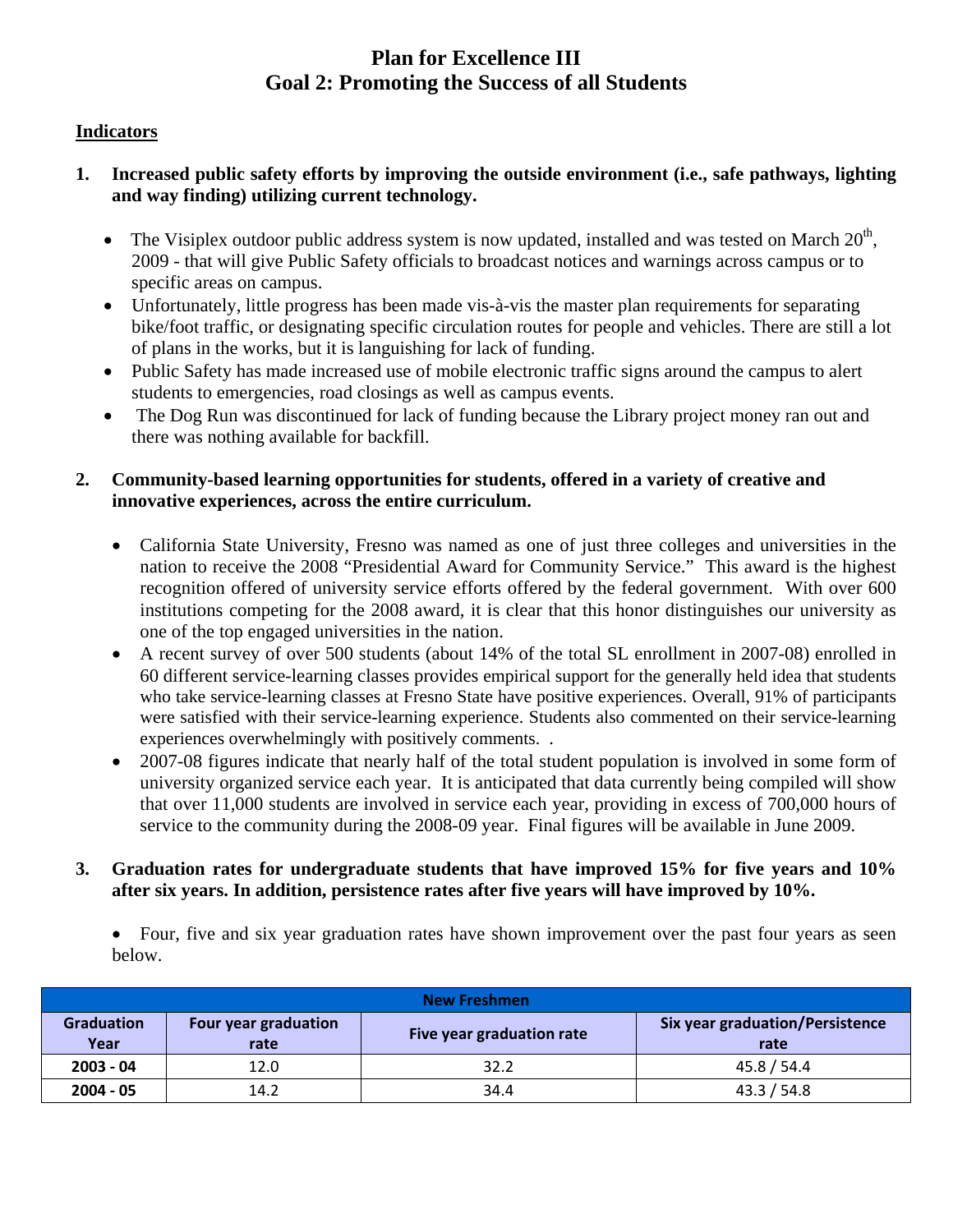| $2005 - 06$ | 15.7 | 36.3 | 45.4 / 54.6 |
|-------------|------|------|-------------|
| $2006 - 07$ | 12.8 | 36.2 | 47.8 / 57.2 |
| $2007 - 08$ | 16.9 | 36.9 | 48.0 / 58.5 |

| <b>New Upper Division Undergraduate Transfers</b> |                      |                                        |  |  |  |
|---------------------------------------------------|----------------------|----------------------------------------|--|--|--|
| <b>Graduation</b>                                 | Four year graduation | <b>Six year graduation/Persistence</b> |  |  |  |
| Year                                              | rate                 | rate                                   |  |  |  |
| $2003 - 04$                                       | 62.9                 | 70.7                                   |  |  |  |
| $2004 - 05$                                       | 64.0                 | 71.5                                   |  |  |  |
| $2005 - 06$                                       | 64.0                 | 72.5                                   |  |  |  |
| $2006 - 07$                                       | 60.8                 | 72.4                                   |  |  |  |
| $2007 - 08$                                       | 63.8                 | 73.3                                   |  |  |  |

- As was noted last year, the trend continues to be in a positive direction, particularly for the 6 year graduation rates/persistence rates.
- Our first year retention rate for our most recent cohort was 81.9% this is consistent with our first year retention rate over the past 5 years, which has ranged between 85.4% and 80.9%. Last year, we noted that the first year persistence rate seemed to track the incoming SAT scores; as incoming SAT scores dipped so did the retention rate. However, this trend was reversed in this past year as the average SAT score for incoming freshmen for the 2007 cohort dropped by 10 points; however, the 1 year persistence rate for that cohort increased by .9%. While many factors influence whether a student stays or leaves, this suggests our initiatives may be having a positive effect.

## **4. Intercollegiate athletics programs that have achieved a rank among the top 50 percentile among all Division 1 public institutions relative to the NCAA student-athlete academic progress rate (APR).**

Academic progress measures based on 07-08 data will not be made public until early May, however preliminary reporting indicates continued improvement across the program. All but 2 teams exceeded the 925 minimum mark for the annual rate, and there are only 3 teams below that cutoff on the multiyear rate. Of these, only 1 will face a penalty. 14 teams made improvement in either the annual or multiyear rate, and the one team that didn't maintained a rate well above the national average for the sport.

APR is posted on the NCAA website with access to anyone who wants them at the web address below. The 07-08 data will be made public during the 1st week in May.

http://www.ncaa.org/wps/ncaa?ContentID=276

#### **5. Students participating on major institutional committees**.

ASI implemented a structured process in the spring of 2009 for appointing students to campus-wide committees:

- 1. Student turns in Committee Application to ASI. (Application was created and is available on the ASI website.)
- 2. Committee turns in application requesting student(s) to ASI. (Application was created and made available on Informed Filler.)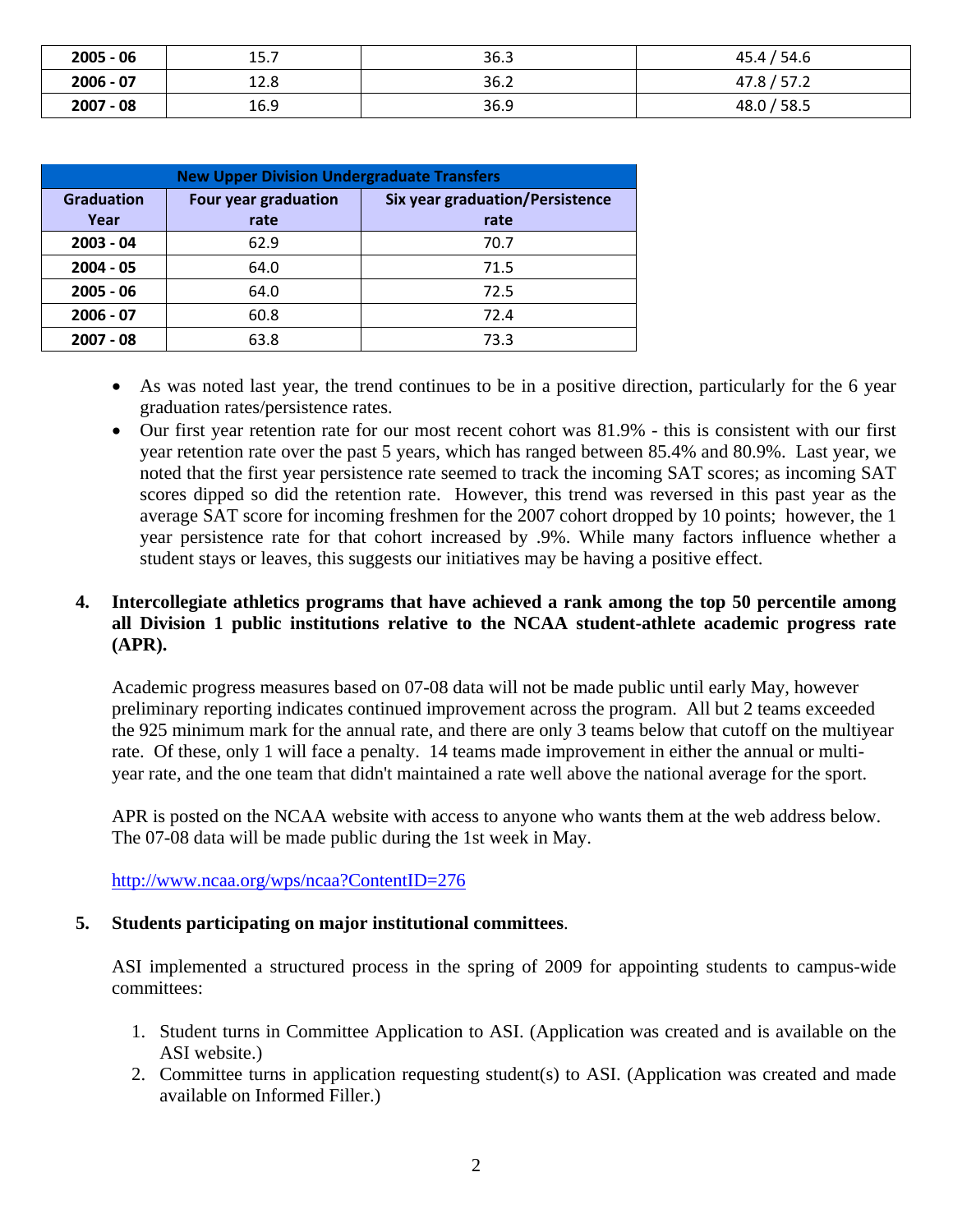- 3. ASI Personnel committee reviews both sets of applications and appoints students to committees.
- 4. Shared Governance Assistant is responsible for uniting students with committee and tracking progress.

ASI hired a quarter time paid student position (spring 2009) to work with ASI Personnel Committee and Director of University Affairs to track and facilitate student committee participation. It also hosted four shared governance recruitment booths during the fall 2008 semester reaching approximately 3,000 students. ASI advertised shared governance positions in campus-wide e-mails, newsletters, and websites reaching approximately 21,000 students. They also developed an up to date database with all known campus committees; their chairs / contact person; purpose or charge of the committee; how often meetings typically occur; and appointed student representative(s). Finally, ASI developed a database off all appointed students which includes their contact information and which committee they sit on.

- Number of committees ASI has been in contact with regarding student participation: 77
- Number of committees that have filed proper forms to ASI requesting student participation: 33
- Number of students ASI has appointed to sit on campus committees: 47

## **6. Provided a venue for students to discuss and act upon issues important to them and their communities.**

- Our campus continues to provide opportunities for students to have contact with key campus administrators. The President and the Vice President for Student Affairs meet monthly with key student leaders - presidents/vice presidents of many student organizations to discuss issues of concern to students. Formally known as "President's Breakfast Group"; it has switched to a "President's Lunch Group with increased attendance.
- The President initiated an online "President's Blog" through which he communicates with a randomly chosen group of students by asking them questions about campus issues. He reviews their responses and shares them with the President's Lunch Group.
- The Division of Student Affairs continues to bring student panels into its Leadership Team staff meetings on a regular basis (twice each semester) and the President brings in a panel of students at least once each semester to his Administrative Round Table meeting with senior managers across the campus.
- This year, the Vice President for Administrative Services and one of her project managers are engaging in a series of meetings with students to discuss parking issues to elicit their reactions to the possibility of increasing parking fees in order to build a parking structure; over 2,000 students have responded to their efforts to e-mail surveys, focus groups, and open fora.
- Both the President and the Vice President for Student Affairs meet regularly with the President of ASI; in addition, the President has attended an ASI meeting and the Vice President for Student Affairs periodically attends both ASI and USU Board meetings.

## **7. Piloted a project to facilitate University communication with students by utilizing the latest mobile communication technology.**

- The Bulldog Blog an email project sponsored by ASI and the Division of Student Affairs has been sent to students on a regularly bi-weekly basis throughout the year and has expanded its scope and content. It has been positively received by students. It highlights information about upcoming events in the area of Student Activities, Athletics, and University information/deadlines.
- The Student Communication Committee has been working on a Digital Signage Project which will be piloted in April in the Student Union. Four high-resolution video screens will be placed in key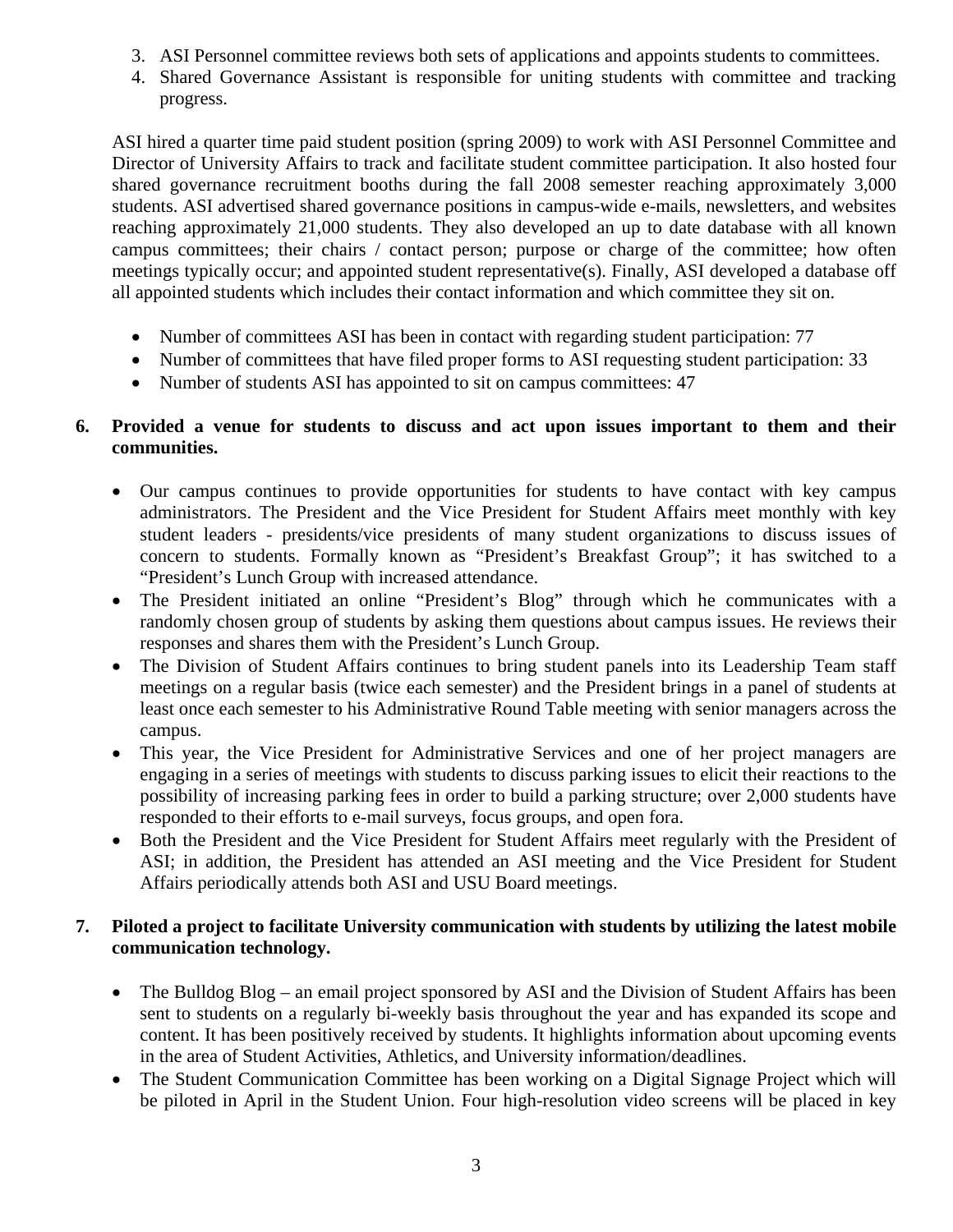locations within the Union and they will project a website that will have both dynamic and static information available throughout the day on campus events, upcoming activities and a dynamic display of both University and off-campus websites that will provide updated information to students on a variety of topics.

- The campus is also in the process of serving as a Beta site for a new media marketing through a vendor. The Advancement Office is taking the lead to use this cutting edge, text/cell phone-based technology to reach alumni; however, it can also be utilized to reach students with information using a medium with which they already have great familiarity and use on a very frequent basis.
- The Department of Public Safety has increased the usage of traffic electronic signage in various locations on the campus to not only communicate traffic messages, but also to provide information messages on campus events; these have also been noticed and positively received by students.
- Recent technology surveys and word-of-mouth comments from students and student groups indicate that students are making increasing use of their student e-mail account and checking them more regularly than previous years. This provides another opportunity to use student e-mail messaging to reach students with information on a regular basis.

#### **8. Completed the 2006 Plan for Facilitating Graduation and will have generated support for student success from all areas of the university.**

- The Student Success Task Force continues to be an effective and viable force on the campus to initiate and implement initiatives that promote student success. This Committee has grown to 33 members with approximately 13 of its members being faculty and the remainder being Academic Affairs and Student Affairs staff members. We have continued to work on a long list of initiatives. They are highlighted below in 3 categories:
	- 1. Institutionalized Initiatives initiatives which have been communicated to the Strategic Planning Committee in the past and have been fully implemented and are a routine part of student support systems.
	- 2. Current Initiatives which were highlighted as "next steps" in the past and have been implemented during the 2008-09 academic year.
	- 3. Projects are in the early stage of development with implementation expected within the next 2 years.

## **Category 1 – Institutionalized Initiatives**

- ∗ Mandatory Orientation for all incoming first year and transfer students full implementation and average 90%-95% participation of all incoming new students.
- ∗ Full implementation of academic roadmaps to provide pathways to degree completion for all academic programs.
- ∗ Full implementation of the policy to require students to declare a major no later than the completion of their  $60<sup>th</sup>$  unit.
- ∗ Full implementation of mandatory academic advising by students prior to completion of their  $75<sup>th</sup>$  unit.
- ∗ Mentoring Institute this is an on-going program that provides faculty/staff mentor support to assist at-risk students; students who had high school GPA below 2.5 and were not served by other support programs. This past year, 19 mentors were linked with 27 students with numerous efforts made to facilitate relationships to support those students. It is always challenging, because student respond on a case by case basis. Enhancement of this program will include development of an undergraduate research program to pair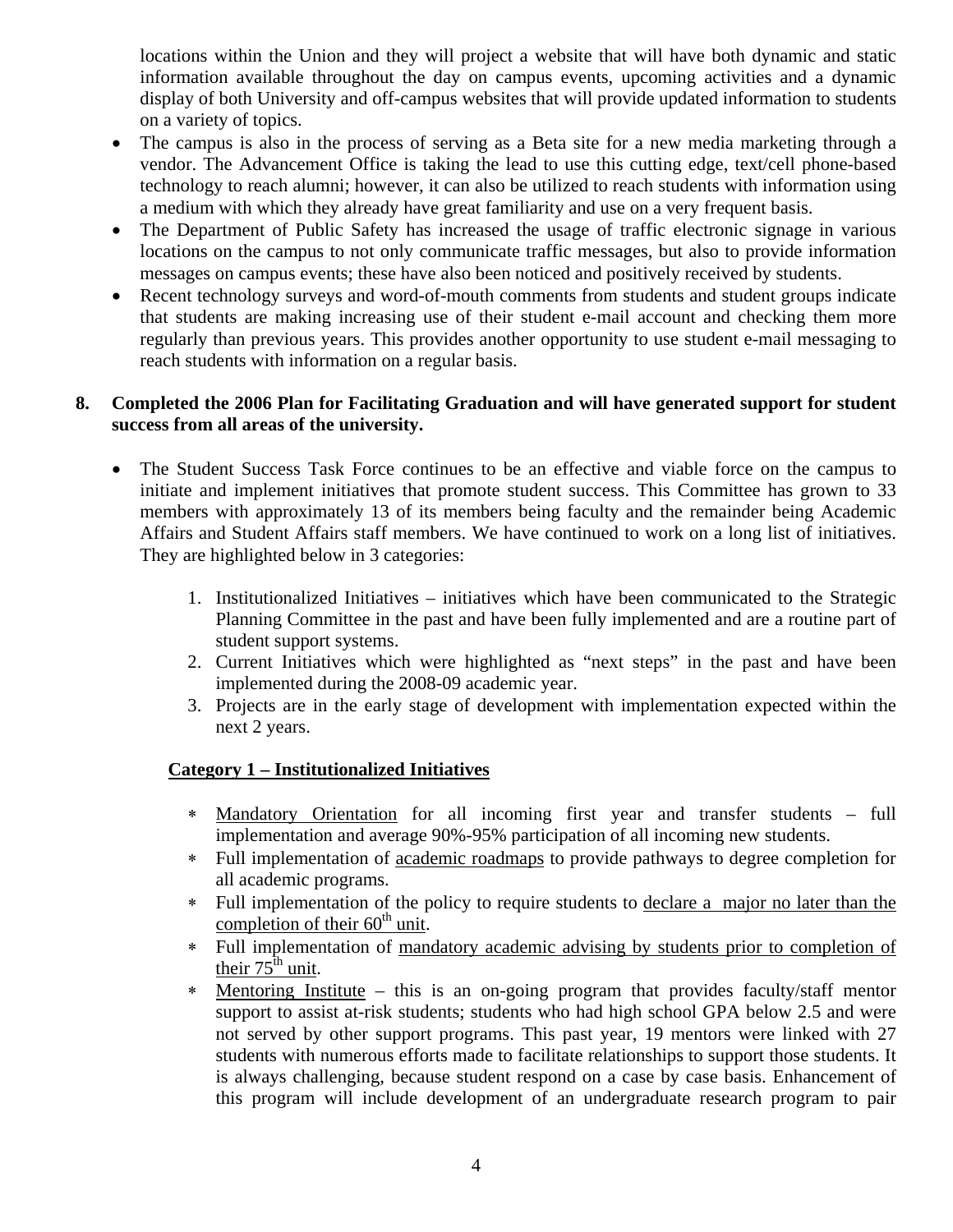mentors with students; there will also be an effort to link this program with a First Year Experience Steering Committee.

∗ University 1 (an elective, orientation course): Two years ago a committee chaired by the Dean, Undergraduate Studies, revised the U1 curriculum and mode of delivery to augment its vital role in the promotion of student success and learning. Accordingly, the U1 Director successfully implemented a new lecture/lab model during Fall Semester 2007. To engage U1 students, they employed modern clicker technology to earn points in weekly large lectures. They also provided useful data for pre- and post-session assessments to evaluate and to assess their learning. Analysis of data clearly indicates the success of clicker use, increased student learning, and attendance tracking.

In Fall Semester 2008 there were two important assessment initiatives related to U1 student learning outcomes. Students completed an on-line written pre-course and postcourse test concerning their knowledge of campus resources and services. Analysis of test data showed that students indeed learned information about key campus services during the U1 course. In addition, 40 randomly selected U1 students submitted their Career Portfolio Projects. A committee of readers developed rubrics to measure students' ability to access information on-line, and to write at the college level. This project was undertaken with the full support of Institutional Research Assessment and Planning (IRAP). Resulting U1 assessment data from Fall Semesters 2008 and 2009 is available in the appendix to this Strategic Plan Report.

#### **Category 2 – Current Initiatives**

- ∗ **Learning Communities** –Learning Communities have been implemented successfully over the past 2 years and there has been an expansion of the Learning Communities concepts in the following ways:
	- ° 3 major efforts were undertaken during the past year to enhance our Learning Communities Program and involved creating 42 sections of 14 courses taught by 40 faculty and a total of 669 students.
	- ° A Residence Hall Learning Community was launched with students living on the same floor and enrolling in 2 concurrent courses. Preliminary results suggest these Fall courses may not have been a good selection for first semester freshmen.
	- ° Additional Learning Communities in Dance 160 and IAS 108 (Liberal Studies Program), as well as Health Science 100 and Health Science 135 were offered – both designed to assist students within their major – results of this enhancement are not available at this time.
	- ° Faculty developed a "first year experience" concept during Fall 2008 and 2 development teams have began to develop this first year experience "Learning Community"; 50 students will be selected for this community for next Fall.
- ∗ **Supplemental Instruction** this project provides peer assisted study sessions to students enrolled in historically difficult classes. The purpose is to increase student retention rates and improve performance in the course; the project was piloted in previous years and is now in full implementation as described below:
	- ° The program expanded this past year to work with faculty in Math, Chemistry, Social Work, History, Business Administration, and Accounting.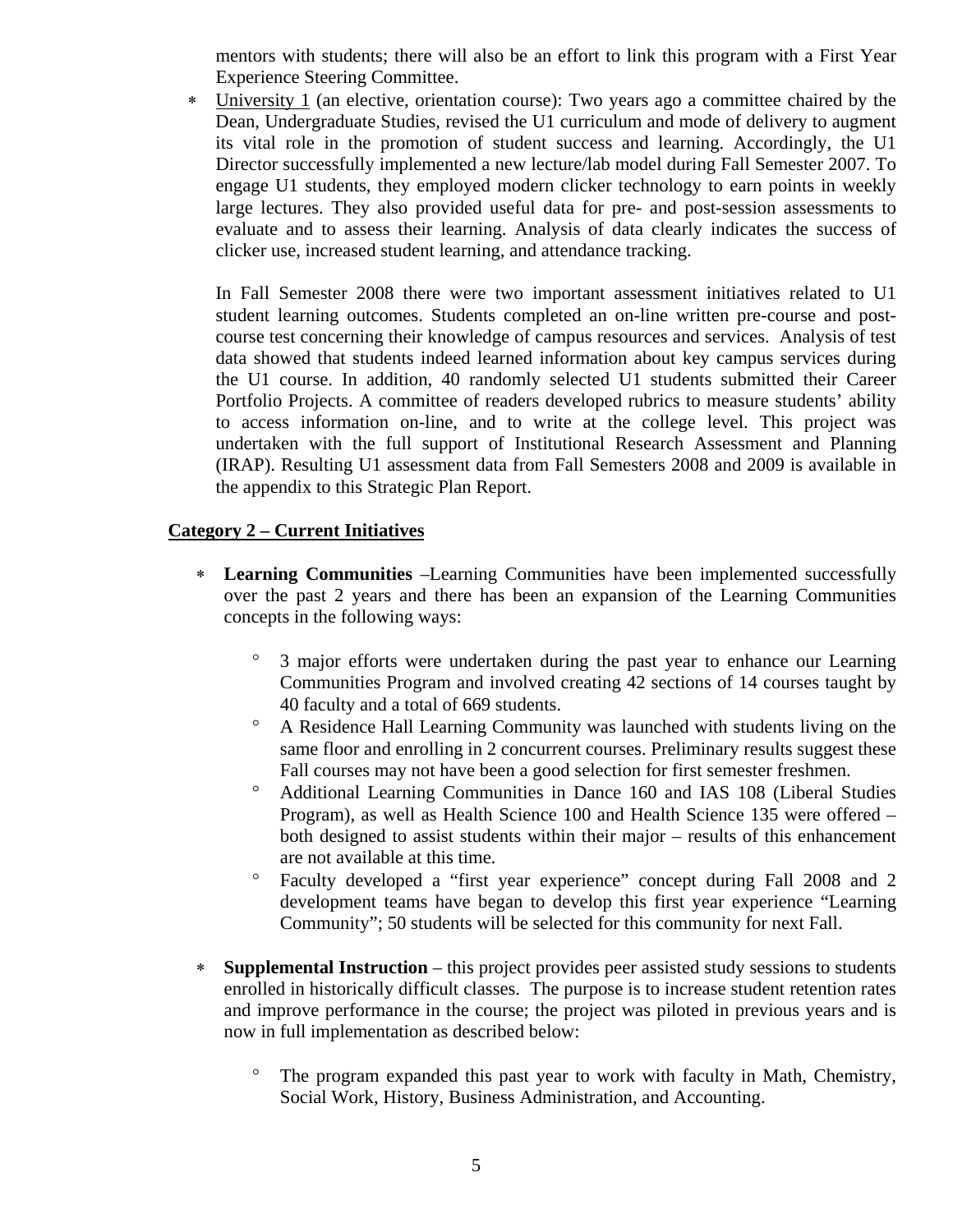- Data indicates students who consistently attended SI sessions achieved a higher mean final course grade than those who do not attend (Spring 2008: 2.41 vs. 2.12; Fall 2008: 2.54 vs. 1.98).
- ° The number of students who received a grade of "D" or "F" or withdrew from the course was lower for students who (attended) SI than those who did not (Spring 2008: 21% vs. 30%; Fall 2008: 18% vs. 35%).
- ° We believe the data from this semester will continue to be positive, but will continue our evaluation of this program.
- This program's continuation depends upon available budget for 2009-10 (President's Excellence Funds supported it for 2008-09, but is not guaranteed for next year).
- ∗ **SupportNet** this project is an "early warning" program designed to provide academic intervention to a student to reverse patterns of inadequate effort, substandard grades and irregular class attendance. It encourages faculty, staff, or self-referral of students to campus resources through the Learning Center. This project was piloted during the Fall and Spring semesters this year and to date, 273 referrals have been made with a 20% increase in student referrals by week 7 of Spring 2009 versus Fall 2008.
	- ° 84% of students made an appointment to see a SupportNet advisor; nearly 80% of all referrals were freshmen or sophomores.
	- ° Overall, students who were referred to SupportNet and met with an advisor had a higher retention rate and greater GPA than students who did not; Freshmen who were referred and met with an advisor, were retained at an 89% level compare to the general population (82%).
	- Referred students to local SupportNet advisors had .54 GPA advantage over students who did not meet with SupportNet; it is noted that this does not account for incoming GPA or, in the case of freshmen, academic preparation.

## **Category 3 – Next Steps**

- ∗ **Degree Completion Planner Project –** Degree Completion Planning is the collaborative process for students and advisors to work jointly to build student multi-term course plans to complete degree requirements using Academic Roadmaps as a guide. The Degree Completion Planner (DCP) system facilitates this process by providing functions to:
	- 1. Allow staff to build and publish academic roadmaps
	- 2. Allow students to create multiple course plans for review and approval
	- 3. Utilize Degree Progress Reporting (a.k.a DARS) to validate that both roadmaps and student plans meet degree requirements
	- 4. Allow advisors to review and approve student course plans

Integration of the Degree Completion Planner system with PeopleSoft HCM and Degree Audits Reporting System (DARS) allows for student academic history at Fresno State and transfer credit to be used in student degree completion planning. DCP is a first generation system and Fresno State is working closely with the vendor to define system functions to meet campus needs. Phase 1 implementation is to deploy DCP for undergrad degrees offered by the Craig School of Business and the Lyles College of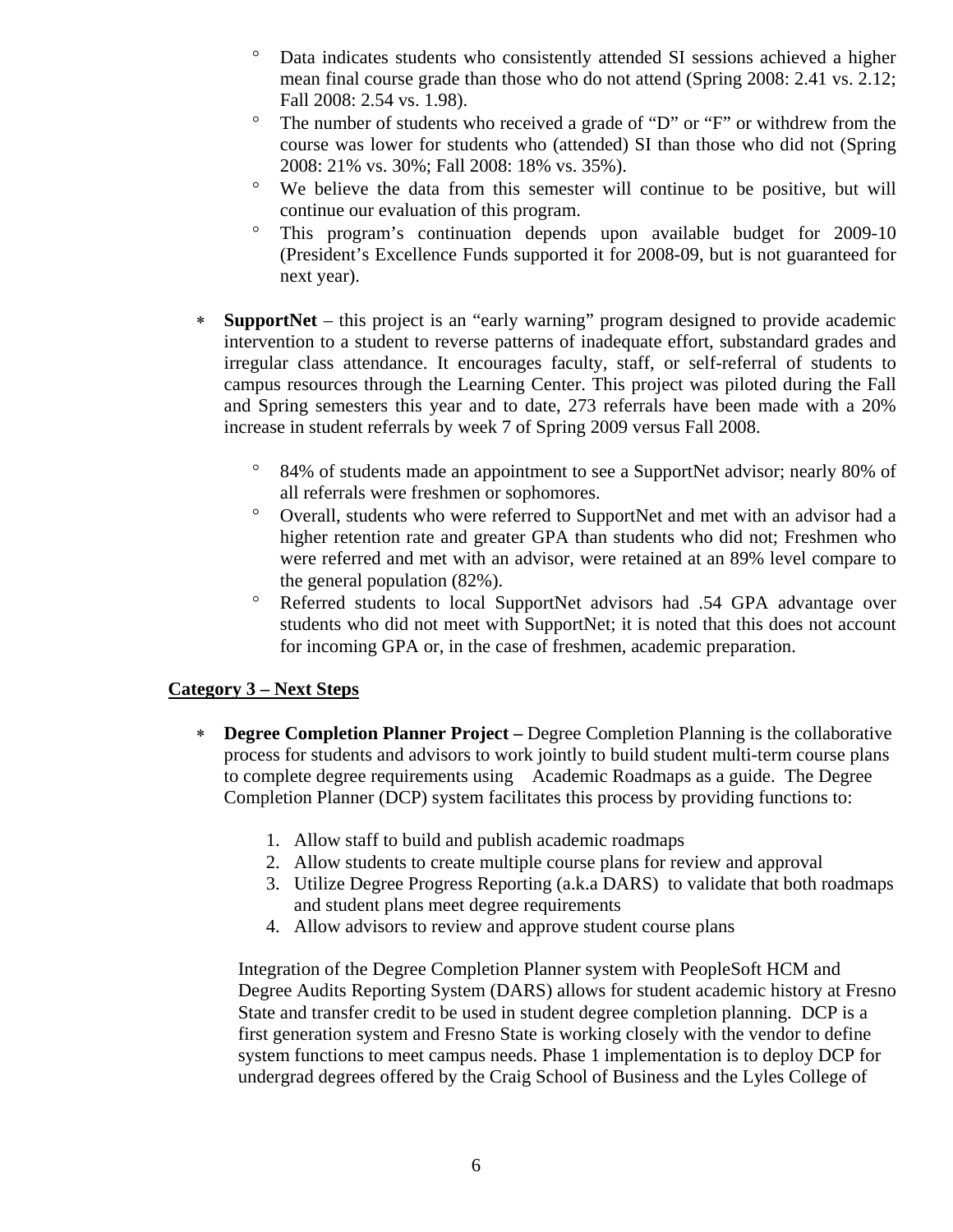Engineering. Academic roadmaps for these degrees have been built and validated in DCP.

Timeline:

- ° Production deployment of Phase 1 planned for Summer 2009
- ° Identification of Phase 2 undergrad degrees and building targeted academic roadmaps in DCP in Summer and Fall 2009
- ° Deployment of Phase 2 in Spring 2010
- ° Phase 3 to complete the undergrad degree programs planned for Summer and Fall 2010
- ∗ **Earlier Academic Advising** findings of the 2007-08 Retention Oversight Group's research indicate that first term GPA has the strongest influence on retention; as a result, they recommended development and implementation of a strategy to impact first term GPA by requiring mandatory advising for first year students. A subcommittee of faculty and staff has recommended that strategies be developed so that all students receive academic advising prior to registration through participation in new student orientation and during the second semester, prior to registration for their third semester. Next steps for implementation do require faculty buy-in and support in developing strategy to manage the increased workload for advisors in Student Success Services, as well as in academic departments. A final element required for implementation will be integration with PeopleSoft to ensure student compliance; this will also require technology support to develop online advising tools to make the process more manageable and efficient.

As with Supplemental Instruction and SupportNet noted above, this future strategy is also subject to budget limitations.

- ∗ **Job Description and Success Checklist** this project was undertaken by a subcommittee of the Student Success Task Force and the goal was to create a mock job description for students describing the campus' expectations of students; this would be complemented by a student success checklist outlining important milestones/steps students need to take in order to be successful throughout their tenure at Fresno State.
	- ° Drafts of both the job description and student success checklist are under review by the Student Success Task Force and will be distributed to incoming students in Fall 2009.
	- ° This program will be evaluated through exit interviews with students on academic probation, as well as collecting data on GPA and student retention rates for the Fall 2009 first-time, full-time student cohort.
- ∗ **Communicating Study Time Expectations** another subcommittee of the Student Success Task Force has studied research indicating that student habits formed during the first semester have been found to persist and have a significant impact on student retention and performance. It is believed that informing and assisting students to utilize effective study habits during the first semester at Fresno State could have a significant impact on performance, retention, and graduation.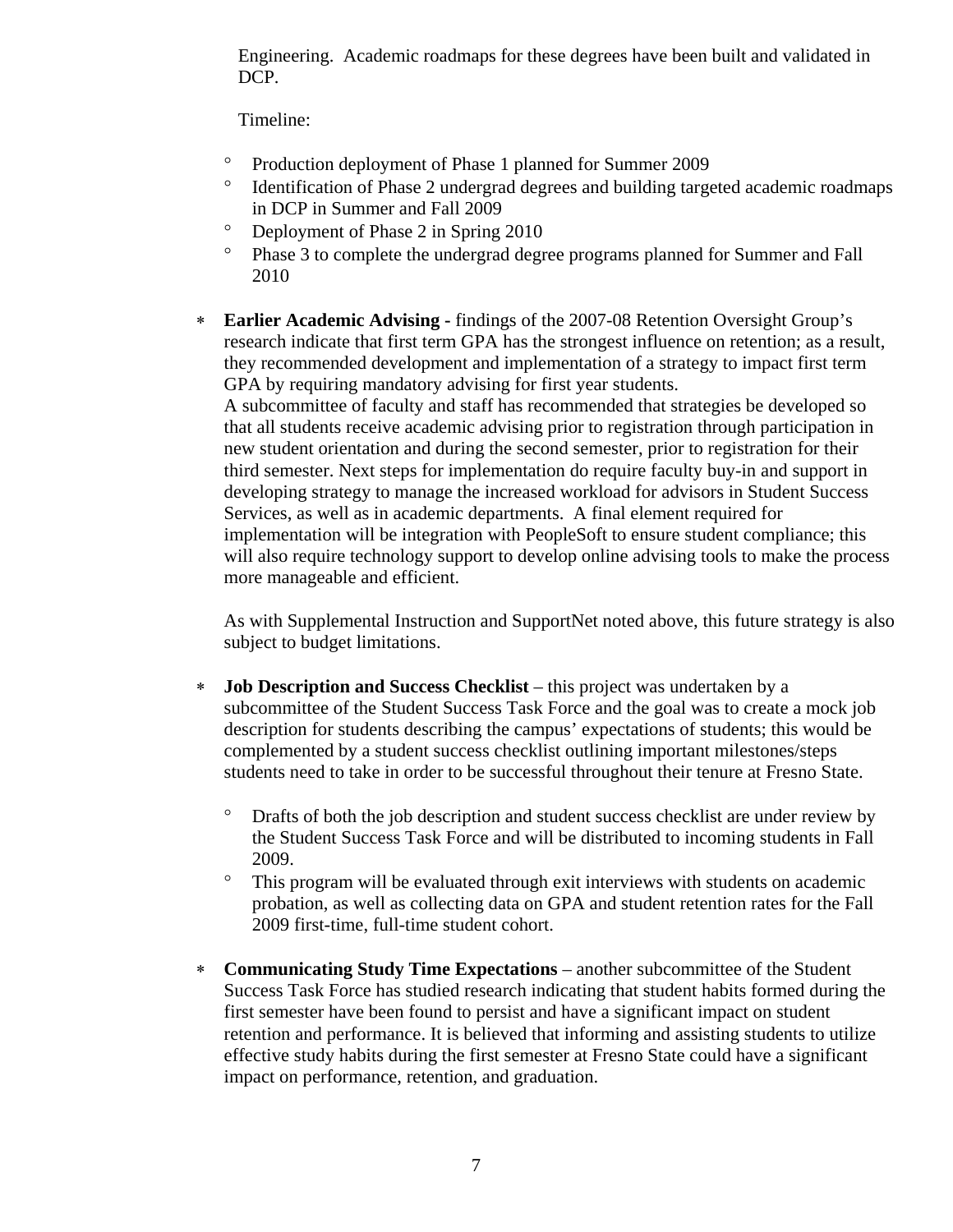As a result, the Student Success Task Force Subcommittee is in the process of gathering information regarding messages to send to students about study time expectations. We are in the process of developing a communication plan to provide students information that would encourage minimum study time expectations for their courses during any given semester. Part of the communication plan includes giving information to faculty to encourage and support this concept in specific course expectations and by encouraging students to develop effective study strategies that would be unique to a particular course. Strategies include:

- ° Syllabus template covering study time expectations and study strategies.
- ° PowerPoint template providing slides to faculty to be incorporated into lectures regarding study expectations early in the course.
- ° Blackboard clicker surveys that can be incorporated into courses to get feedback on how much students are studying.
- ° Content videos providing training for faculty on communicating study expectations and recommendations within their classes.

It is expected that this project will be implemented during the 2009-10 academic year.

#### • **Summary**

More detailed information on the above Student Success initiatives is available as an appendix from Khrystine Vong (kvong@csufresno.edu).

#### **9. Effective dual admission programs in place to include the system wide Lower Division Transfer Program along with the Central Valley Higher Education Consortium Transfer Associate Program. Upfront evaluations will be provided to all transfer students prior to their initial registration.**

Last year, we reported that all the initiatives noted for this indicator had been implemented. This year, we are reporting on 3 new initiatives that are designed to increase the college going rate and improve the pipeline from K-12 to a 4-year college/university.

Through the Central Valley Higher Educational Consortium (CVHEC), two year and four year schools have reached consensus on how to share data which might result in an improved college going rate from two to four year institutions. Beginning with Fall, 09, the community colleges within the Central Valley will identify 1st semester community college students registered in English and/or Math transfer courses and share those names with the four year institutions in the consortium. The four year institutions pledge to send hard copy and/or email message to students encouraging them to finish their Associate Degree and join the four year school as a Upper Division Transfer Student.

Progress has also been made on the facilitation of transfer from 2 year to 4 year schools. Most member institutions will join CCC TRAN which is a system designed to order and send electronic transcripts which can be done in mass and downloaded in four year institutions student records system. Transfer students will be admitted earlier, receive transfer credit evaluations sooner and will also be able to sign up for orientation much earlier.

In August 2008, Fresno State entered into a formal partnership (MOU) with Fresno Unified School District to increase the college going rate. As part of this collaboration, a University College Counselor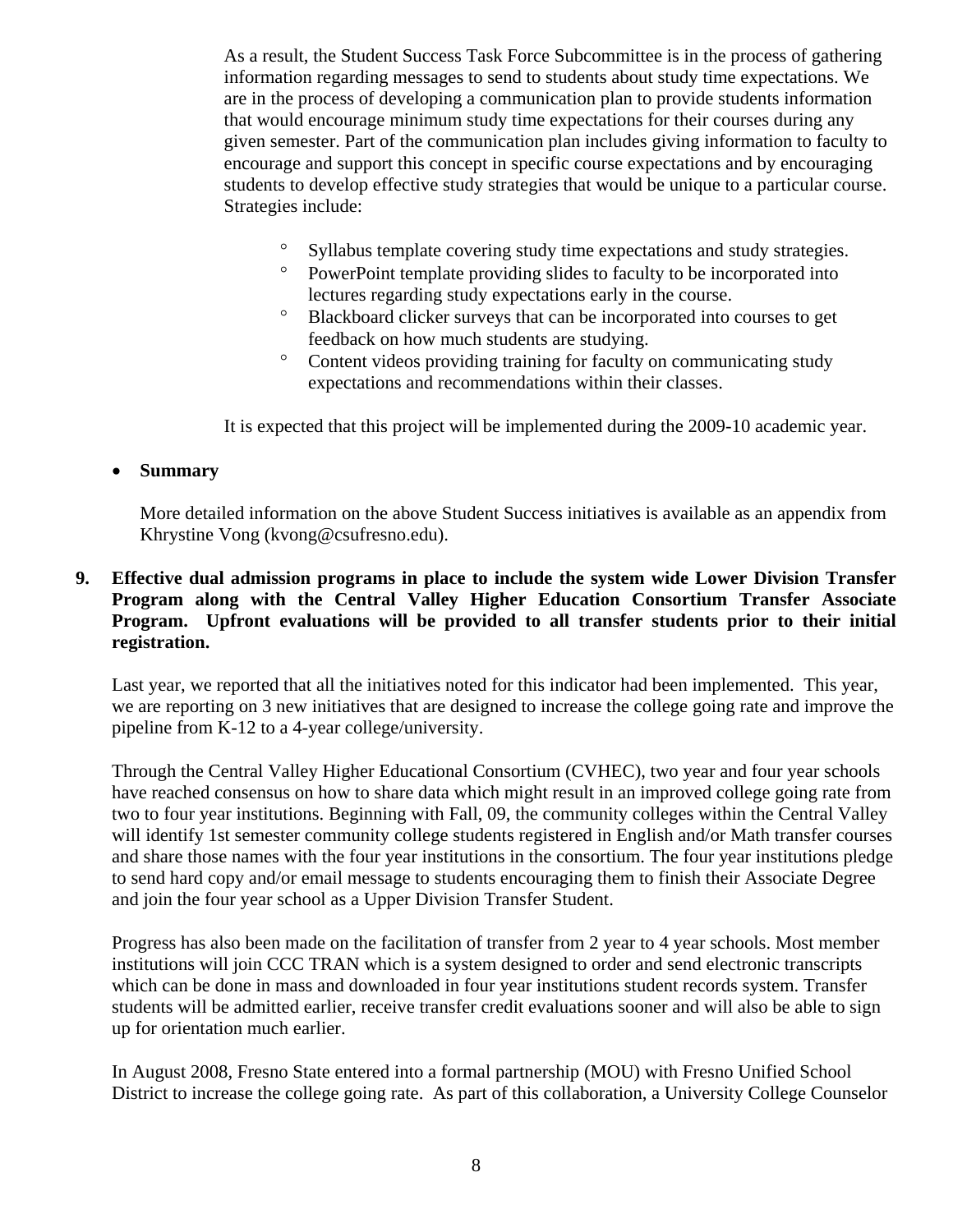Liaison has been hired to work directly with school counselors and university staff to insure the implementation of the MOU. Currently, College Making It Happen programs are being held at every middle school to inform parents of early academic and financial planning, College Ambassadors (university students) visit each high school regularly (September - May) to help students with the enrollment process, participation in counselor and teacher professional development and training, student application data is provided monthly for personal follow up by the school counselor, and support and transportation has been provided to students to attend the Fresno State student recruitment conferences, which have significantly increased in attendance by FUSD students.

AT&T Corporation funded the CSU College Corps Program aimed at increasing access to college for students in traditionally undeserved communities. College Corps advisors (university students) have been hired and trained to provide individual assistance with academic advising, college exploration, college course preparation, and financial aid awareness. Two-hundred students from Sunnyside, Hoover, and Edision High School have been identified to participate in the program. The goals of the program is to increase: 1) college admissions knowledge and financial aid, 2) number of students who take the Early Assessment Program, 3) number of students who take PSAT and SAT tests, 4) number of 12th graders who complete a college admissions application, 5) number of 12th graders who complete a financial aid application, 6) number of 12th graders who enroll in college.

#### **10. All students, by the end of their freshman year, proficient in math and English.**

 Several programs and initiatives are proving to be effective in supporting student success. The Intensive Learning Experience continues to works closely with faculty teaching remedial math and English 5A/B classes to provide learning assistance for students who scored in the lower quartile of the English (EPT) and mathematics (ELM) placement tests to help them complete remediation in their first year. In addition, the Summer Bridge Program has been highly effective in helping low income, first generation students complete math remediation prior to fall enrollment. 85% of the 115 students who attended the 2008 program completed math remediation. SupportNet which is an early warning program designed to identify and intervene with struggling students, was launch in fall 2008 mainly with English 5A, 5B and 10 classes. The initial results are impressive. About 136 students were referred to the program of which 64% were freshmen. Overall, students who were referred to SupportNet and met with an advisor had a higher retention rate and greater GPA than students who did not meet with an advisor. Both student and faculty satisfaction with the program was high.

#### **11. Completed renovation of all centrally supported computer labs ensuring online and accessibility standards are implemented**.

Last year's report identified the extensive renovation work that was done in this area to update computer labs and make them accessible. These labs are still in place and functioning effectively. In addition, with the opening of the library, students will have access to additional computers within the library. Also, after the next faculty laptop refresh, there will be more laptops available for checkout through the library. This will ensure that all students have easy access to computers for the foreseeable future. The Office of Services for Students with Disabilities will be located in the library and this office - in conjunction with Lynda Harding in the Teaching and Learning Center - will continue to monitor accessibility issues related to student computer use.